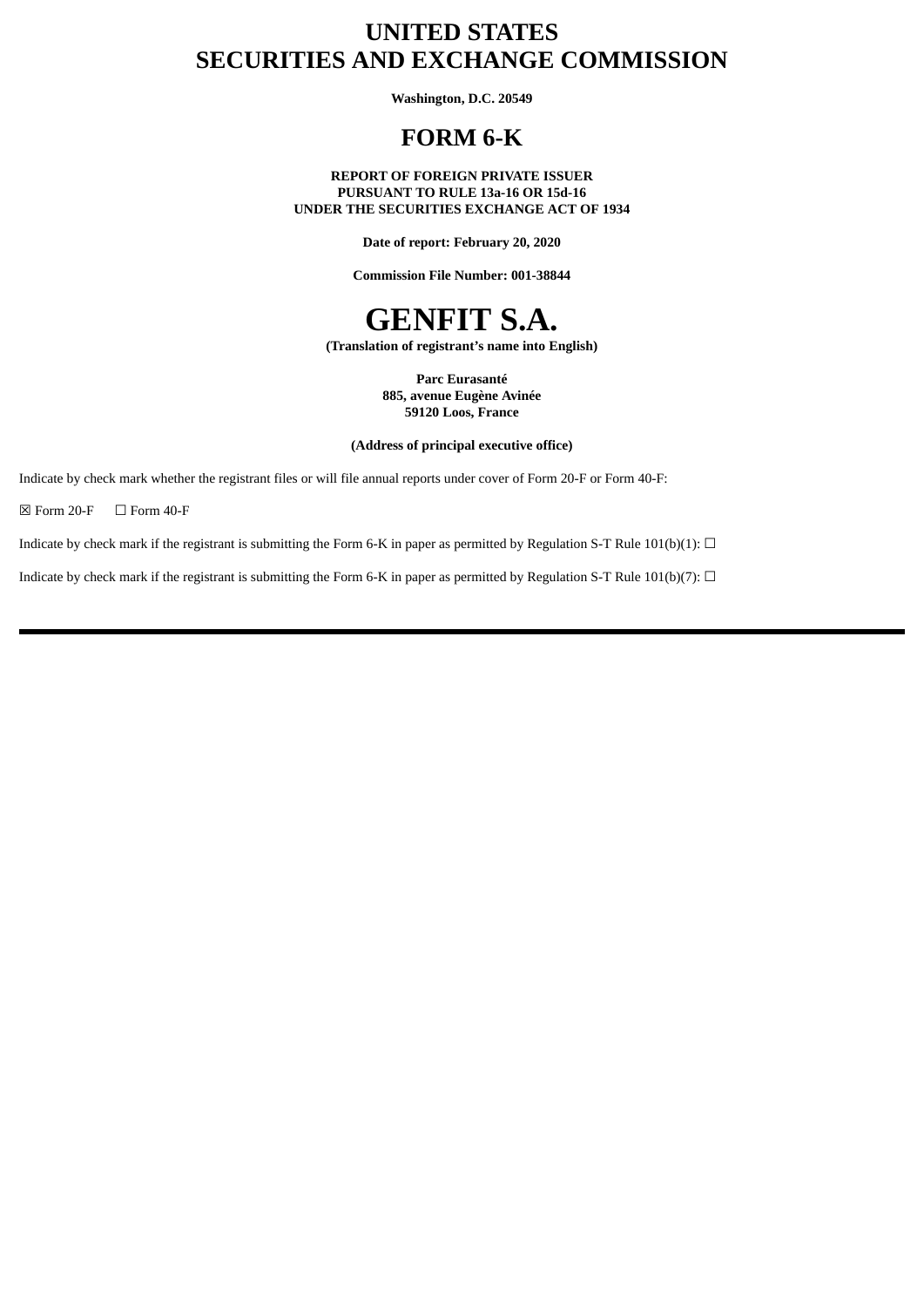[99.1](#page-3-0) Press Release dated [February](#page-3-0) 20, 2020.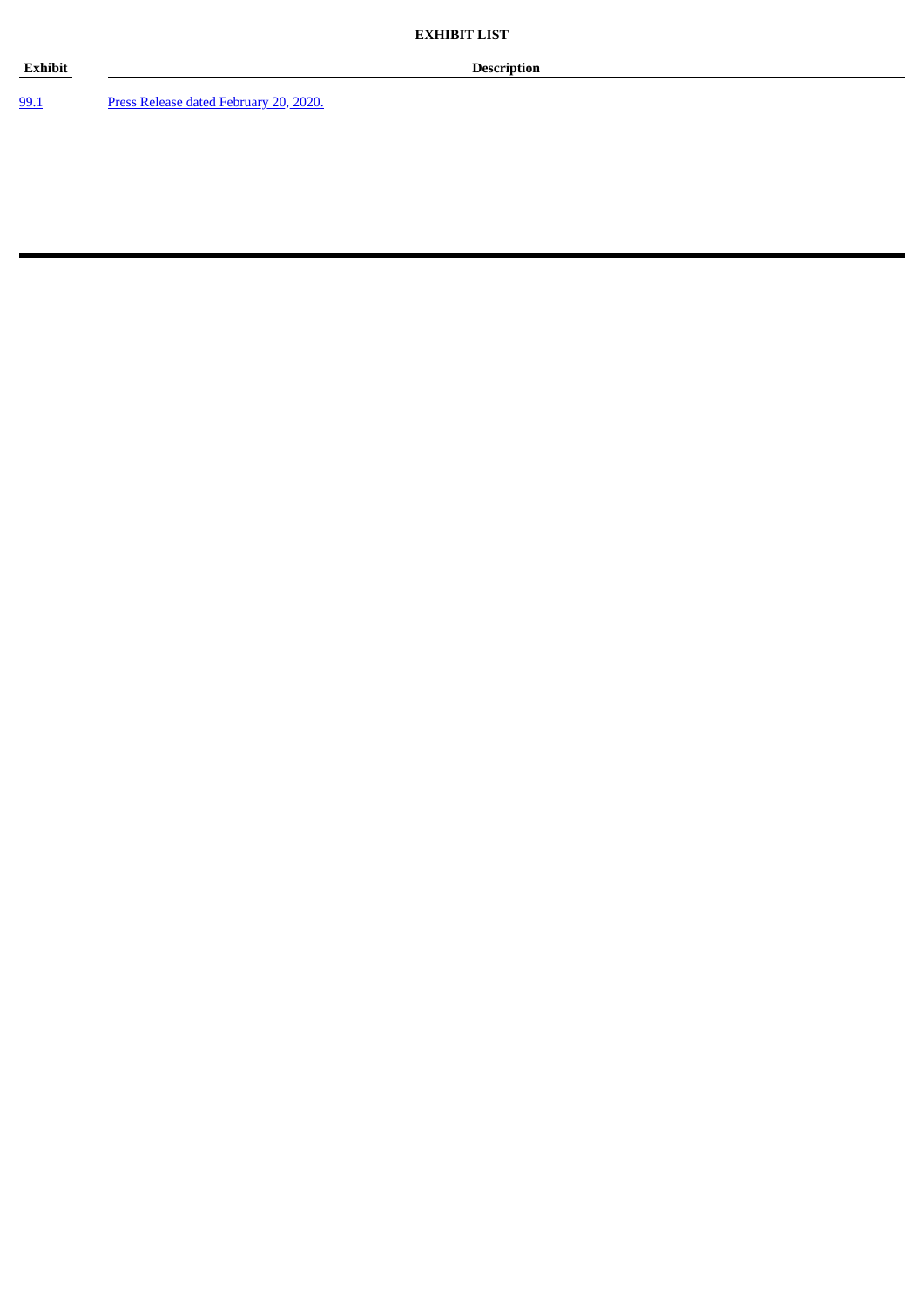#### **SIGNATURES**

Pursuant to the requirements of the Securities Exchange Act of 1934, the registrant has duly caused this report to be signed on its behalf by the undersigned, thereunto duly authorized.

### **GENFIT S.A.**

Date: February 20, 2020 By: /s/ Pascal PRIGENT

Name: Pascal PRIGENT Title: Chief Executive Officer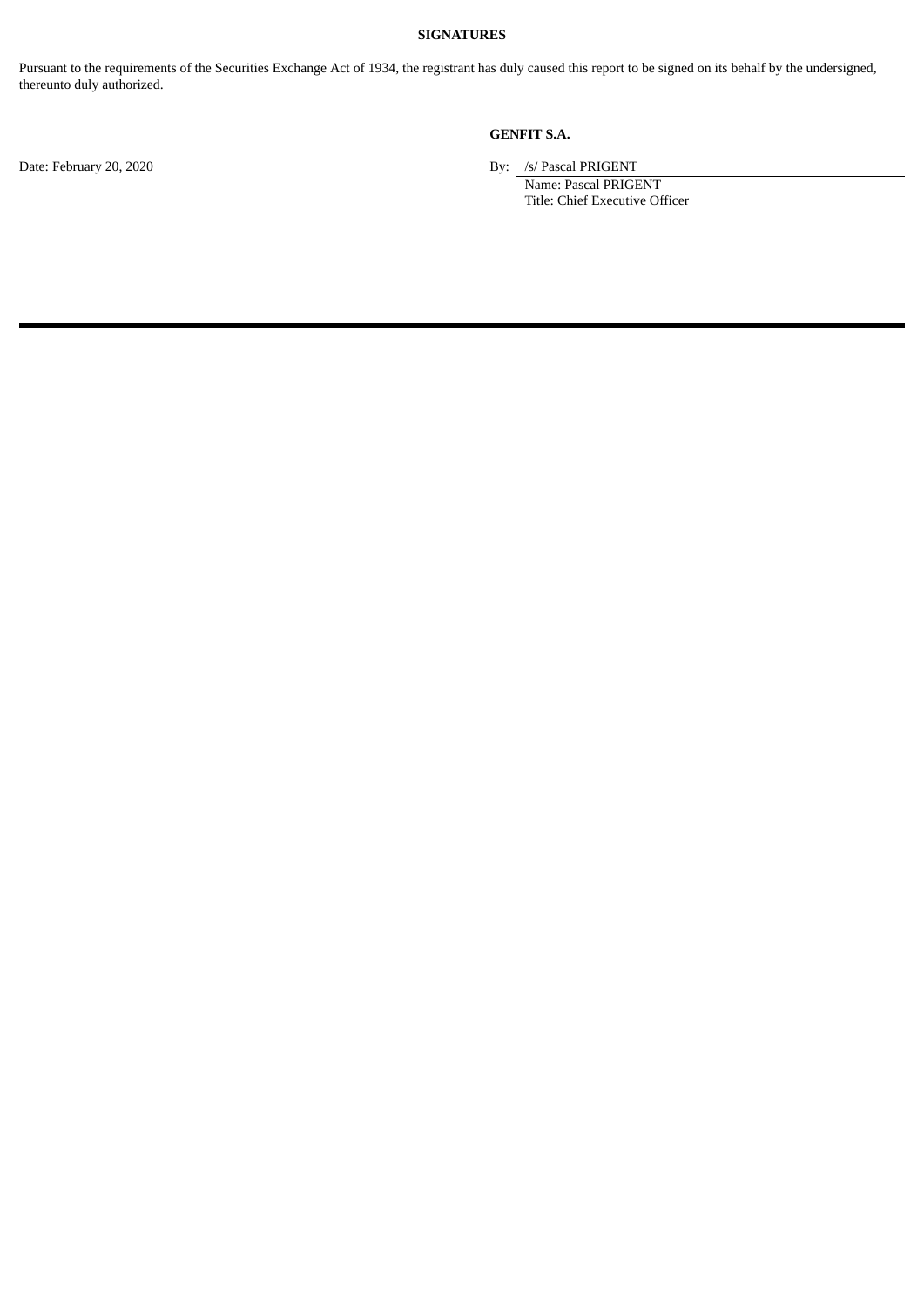<span id="page-3-0"></span>

#### **GENFIT: Unblinding of Phase 3 RESOLVE-IT Data Deferred**

Lille (France), Cambridge (Massachusetts, United States), February 20, 2020 - GENFIT (Nasdaq and Euronext: GNFT), a late-stage biopharmaceutical company dedicated to the discovery and development of innovative therapeutic and diagnostic solutions in metabolic and liver related diseases, today announced that unblinding of the Phase 3 RESOLVE-IT data will be delayed to incorporate the latest FDA insights expected by the end of March. Topline interim results will be announced in the weeks following receipt of FDA insight.

This decision has been taken to ensure that the latest thinking in the NASH field is properly captured so the Company can optimize elafibranor's NDA dossier at the time of submission.

At this stage the trial remains unblinded, meaning this delay is not related to:

- concerns about elafibranor's efficacy;
- safety or tolerability issues with elafibranor;
- corporate, legal, strategic or financial matters.

The final visit of the last patient for the interim cohort to support accelerated marketing approval has been completed on time, and the Phase 3 clinical trial RESOLVE-IT database will be locked as planned, before the end of February.

#### **ABOUT RESOLVE-IT**

RESOLVE-IT is a phase 3 study evaluating the efficacy and safety of elafibranor 120mg versus placebo in patients with nonalcoholic steatohepatitis (NASH) and fibrosis. It is a multicenter, randomized, double- blind, placebo-controlled study with 2 arms. It is conducted under Subpart H (FDA) and conditional approval (EMA). Treatment duration until interim analysis for accelerated approval is 72 weeks.

#### **ABOUT ELAFIBRANOR**

Elafibranor, GENFIT's lead pipeline therapeutic candidate, has been developed to treat, in particular, nonalcoholic steatohepatitis (NASH), for which it has been granted Fast Track Designation by FDA. Elafibranor is an oral, once-daily, first-in-class drug acting via dual agonism of peroxisome proliferator- activated alpha/delta receptors.

**GENFIT** | 885 Avenue Eugène Avinée, 59120 Loos - FRANCE | +333 2016 4000 | www.genfit.com 1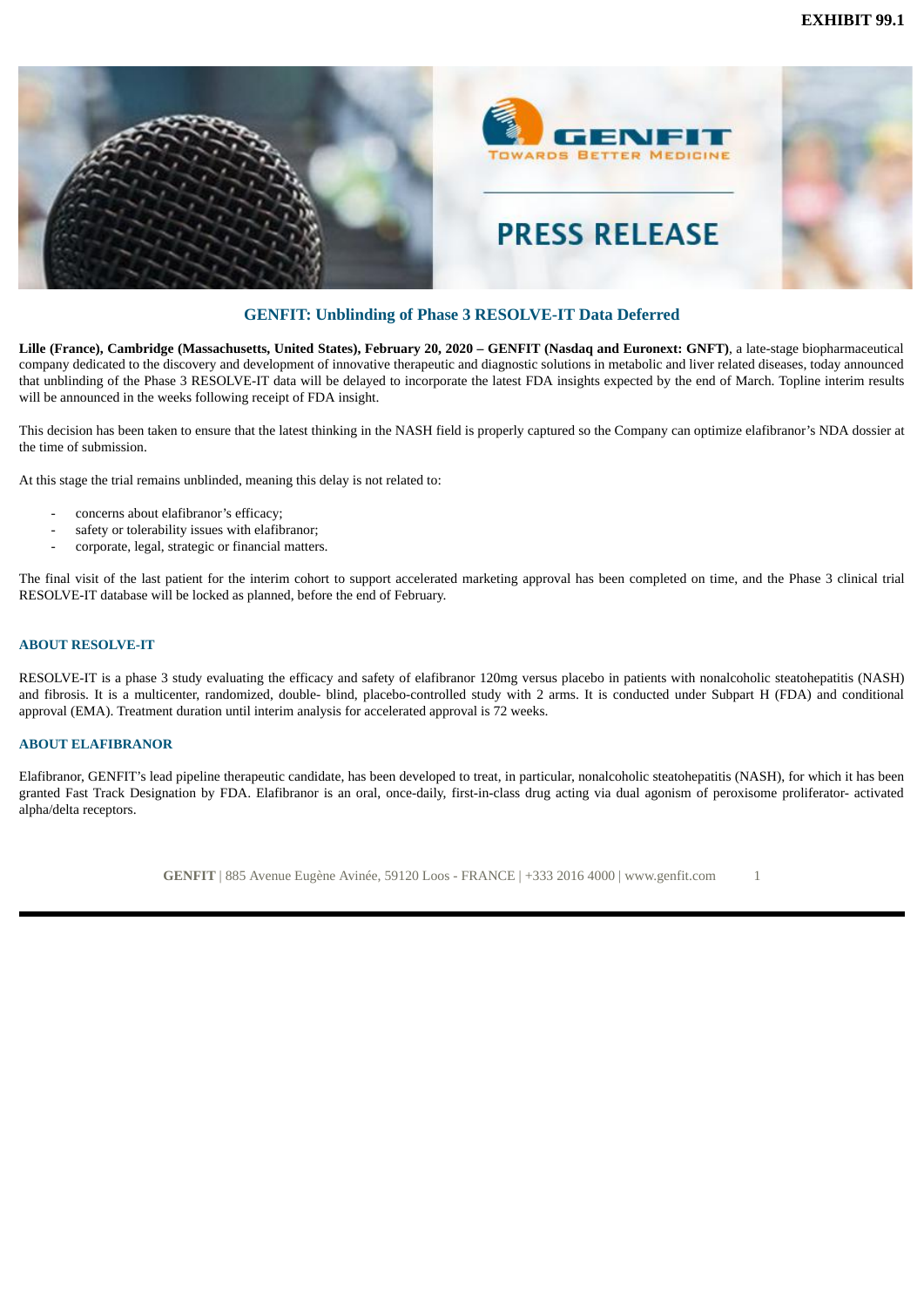

#### **ABOUT NASH**

NASH is a liver disease characterized by an accumulation of fat (lipid droplets), along with inflammation and degeneration of hepatocytes. The disease is associated with an increased risk of cardiovascular disease along with long-term risk for progression to cirrhosis, leading to liver insufficiency and potential progression to liver cancer. NASH is a serious disease that often carries no symptoms in its early stages, but if left untreated can result in cirrhosis, cancer, and the need for liver transplant. The prevalence of NASH is rapidly increasing as a result of the growing obesity and diabetes epidemics and is believed to affect as much as 12 percent of people in the U.S. and six percent worldwide.

#### **ABOUT GENFIT**

GENFIT is a late-stage biopharmaceutical company dedicated to the discovery and development of innovative therapeutic and diagnostic solutions in metabolic and liver related diseases where there are considerable unmet medical needs, corresponding to a lack of approved treatments. GENFIT is a leader in the field of nuclear receptor-based drug discovery, with a rich history and strong scientific heritage spanning almost two decades. Its most advanced drug candidate, elafibranor, is currently being evaluated in a pivotal Phase 3 clinical trial ("RESOLVE-IT") as a potential treatment for NASH, and GENFIT plans to initiate a Phase 3 clinical trial of elafibranor in PBC in 2020, following its positive Phase 2 results. As part of GENFIT's comprehensive approach to clinical management of patients with NASH, the company is also developing a new, non-invasive blood-based diagnostic test, NIS4, which, if approved, could enable easier identification of patients with NASH. With facilities in Lille and Paris, France, and Cambridge, MA, USA, the Company has approximately 200 employees. GENFIT is a publicly traded company listed on the Nasdaq Global Select Market and on compartment B of Euronext's regulated market in Paris (Nasdaq and Euronext: GNFT). www.genfit.com

**GENFIT** | 885 Avenue Eugène Avinée, 59120 Loos - FRANCE | +333 2016 4000 | www.genfit.com 2